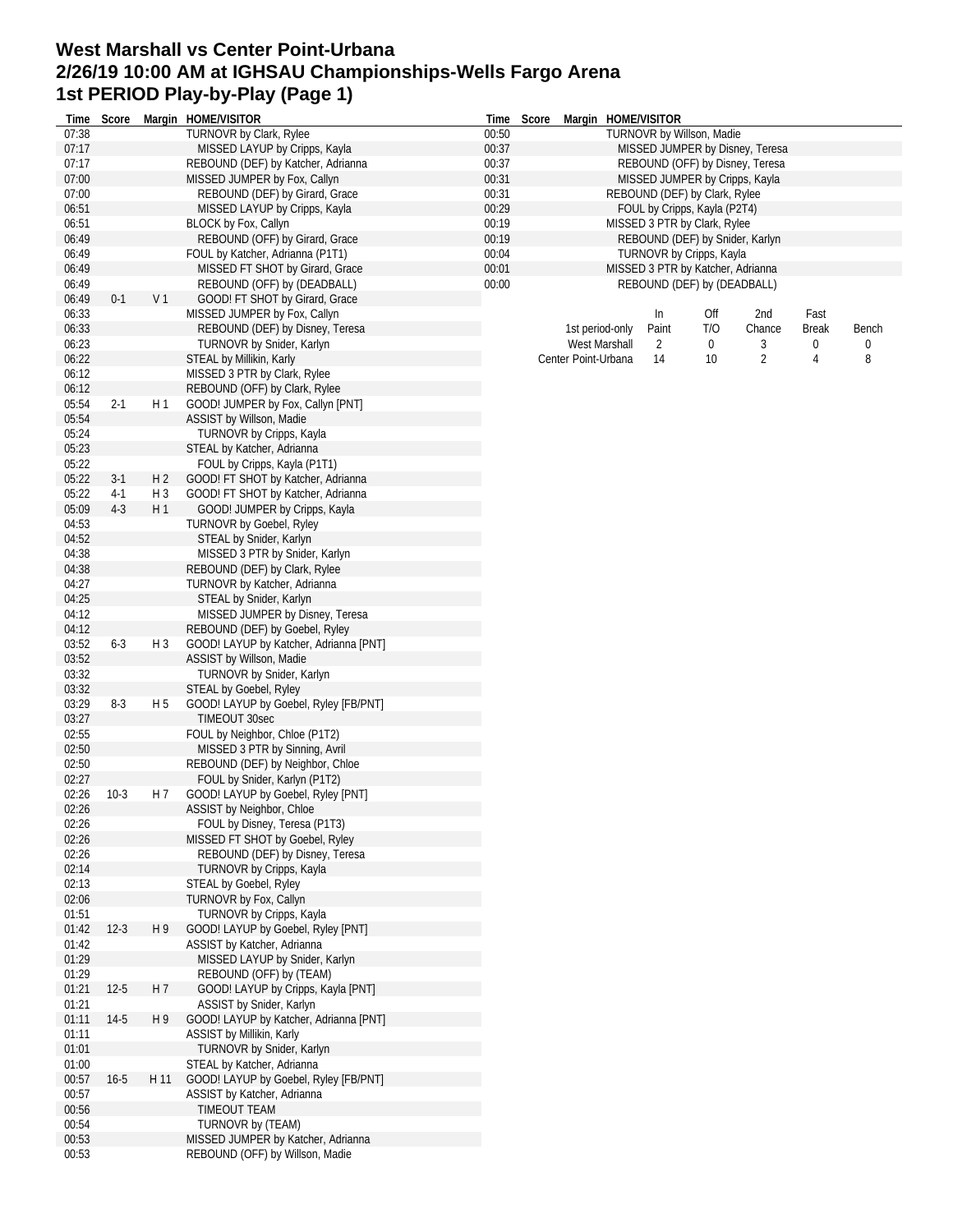## **West Marshall vs Center Point-Urbana 2/26/19 10:00 AM at IGHSAU Championships-Wells Fargo Arena 2nd PERIOD Play-by-Play (Page 1)**

| Time           | Score    |      | Margin HOME/VISITOR                                                  | Time           | Score     |                     | Margin HOME/VISITOR                                             |     |        |              |       |
|----------------|----------|------|----------------------------------------------------------------------|----------------|-----------|---------------------|-----------------------------------------------------------------|-----|--------|--------------|-------|
| 07:54          | $18-5$   | H 13 | GOOD! JUMPER by Katcher, Adrianna                                    | 02:25          |           |                     | REBOUND (OFF) by (TEAM)                                         |     |        |              |       |
| 07:54          |          |      | ASSIST by Willson, Madie                                             | 02:13          |           |                     | MISSED LAYUP by Disney, Teresa                                  |     |        |              |       |
| 07:45          |          |      | TURNOVR by Cripps, Kayla                                             | 02:13          |           |                     | REBOUND (DEF) by Clark, Rylee                                   |     |        |              |       |
| 07:44          |          |      | STEAL by Goebel, Ryley                                               | 02:02          | $37-9$    | H 28                | GOOD! JUMPER by Clark, Rylee                                    |     |        |              |       |
| 07:43          | $20 - 5$ | H 15 | GOOD! LAYUP by Goebel, Ryley [FB/PNT]                                | 01:50          |           |                     | TURNOVR by Disney, Teresa                                       |     |        |              |       |
| 07:28          |          |      | FOUL by Willson, Madie (P1T3)                                        | 01:49          |           |                     | STEAL by Willson, Madie                                         |     |        |              |       |
| 07:06          |          |      | MISSED JUMPER by Cripps, Kayla                                       | 01:48          | 39-9      | H 30                | GOOD! LAYUP by Willson, Madie [FB/PNT]                          |     |        |              |       |
| 07:06          |          |      | REBOUND (OFF) by Schaper, Renae                                      | 01:29          |           |                     | FOUL by Fox, Callyn (P1T7)                                      |     |        |              |       |
| 07:03          |          |      | MISSED LAYUP by Schaper, Renae                                       | 01:29          |           |                     | MISSED FT SHOT by Schaper, Renae                                |     |        |              |       |
| 07:03          |          |      | REBOUND (DEF) by Clark, Rylee                                        | 01:29          |           |                     | REBOUND (OFF) by (DEADBALL)                                     |     |        |              |       |
| 06:42          |          |      | MISSED JUMPER by Millikin, Karly                                     | 01:29          | 39-10     | H 29                | GOOD! FT SHOT by Schaper, Renae                                 |     |        |              |       |
| 06:42          |          |      | REBOUND (DEF) by Schaper, Renae                                      | 01:19          |           |                     | TURNOVR by Katcher, Adrianna                                    |     |        |              |       |
| 06:30<br>06:30 |          |      | MISSED LAYUP by Cripps, Kayla                                        | 00:58          |           |                     | FOUL by Neighbor, Chloe (P2T8)                                  |     |        |              |       |
| 06:28          |          |      | BLOCK by Katcher, Adrianna<br>REBOUND (DEF) by Katcher, Adrianna     | 00:58<br>00:58 |           |                     | MISSED FT SHOT by Cripps, Kayla<br>REBOUND (DEF) by Fox, Callyn |     |        |              |       |
| 06:26          |          |      | <b>TURNOVR by Clark, Rylee</b>                                       | 00:45          | $41 - 10$ | H 31                | GOOD! LAYUP by Neighbor, Chloe [PNT]                            |     |        |              |       |
| 06:23          |          |      | TURNOVR by Snider, Karlyn                                            | 00:45          |           |                     | ASSIST by Katcher, Adrianna                                     |     |        |              |       |
| 06:22          |          |      | STEAL by Katcher, Adrianna                                           | 00:31          |           |                     | FOUL by Neighbor, Chloe (P3T9)                                  |     |        |              |       |
| 06:22          |          |      | FOUL by Disney, Teresa (P2T5)                                        | 00:31          | $41 - 11$ | H 30                | GOOD! FT SHOT by Cripps, Kayla                                  |     |        |              |       |
| 06:22          | $21 - 5$ | H 16 | GOOD! FT SHOT by Katcher, Adrianna                                   | 00:31          |           |                     | MISSED FT SHOT by Cripps, Kayla                                 |     |        |              |       |
| 06:22          |          |      | MISSED FT SHOT by Katcher, Adrianna                                  | 00:31          |           |                     | REBOUND (DEF) by Fox, Callyn                                    |     |        |              |       |
| 06:22          |          |      | REBOUND (DEF) by Cripps, Kayla                                       | 00:07          |           |                     | MISSED 3 PTR by Katcher, Adrianna                               |     |        |              |       |
| 06:18          |          |      | FOUL by Hadsall, Bryn (P1T4)                                         | 00:07          |           |                     | REBOUND (DEF) by Girard, Grace                                  |     |        |              |       |
| 05:51          |          |      | MISSED JUMPER by Snider, Karlyn                                      | 00:01          |           |                     | MISSED 3 PTR by Sinning, Avril                                  |     |        |              |       |
| 05:51          |          |      | REBOUND (OFF) by Disney, Teresa                                      | 00:01          |           |                     | REBOUND (DEF) by (DEADBALL)                                     |     |        |              |       |
| 05:44          |          |      | TURNOVR by Schaper, Renae                                            |                |           |                     |                                                                 |     |        |              |       |
| 05:43          |          |      | STEAL by Fox, Callyn                                                 |                |           |                     | In                                                              | Off | 2nd    | Fast         |       |
| 05:37          |          |      | MISSED LAYUP by Goebel, Ryley                                        |                |           | 2nd period-only     | Paint                                                           | T/O | Chance | <b>Break</b> | Bench |
| 05:37          |          |      | REBOUND (OFF) by Fox, Callyn                                         |                |           |                     | West Marshall<br>2                                              | 0   | 0      | 0            | 1     |
| 05:34          |          |      | MISSED LAYUP by Fox, Callyn                                          |                |           | Center Point-Urbana | 14                                                              | 13  | 4      | 4            | 12    |
| 05:34          |          |      | REBOUND (OFF) by Goebel, Ryley                                       |                |           |                     |                                                                 |     |        |              |       |
| 05:30          | $23-5$   | H 18 | GOOD! JUMPER by Millikin, Karly [PNT]                                |                |           |                     |                                                                 |     |        |              |       |
| 05:14          |          |      | TURNOVR by Disney, Teresa                                            |                |           |                     |                                                                 |     |        |              |       |
| 05:13          |          |      | STEAL by Hadsall, Bryn                                               |                |           |                     |                                                                 |     |        |              |       |
| 05:10          |          |      | MISSED LAYUP by Hadsall, Bryn                                        |                |           |                     |                                                                 |     |        |              |       |
| 05:10          |          |      | REBOUND (OFF) by Goebel, Ryley                                       |                |           |                     |                                                                 |     |        |              |       |
| 05:07          | $25 - 5$ | H 20 | GOOD! LAYUP by Goebel, Ryley [PNT]                                   |                |           |                     |                                                                 |     |        |              |       |
| 05:07          |          |      | TIMEOUT TEAM                                                         |                |           |                     |                                                                 |     |        |              |       |
| 05:05          |          |      | TURNOVR by Snider, Karlyn                                            |                |           |                     |                                                                 |     |        |              |       |
| 05:05          |          |      | STEAL by Kriegel, Peyton                                             |                |           |                     |                                                                 |     |        |              |       |
| 05:05          |          |      | FOUL by Snider, Karlyn (P2T6)                                        |                |           |                     |                                                                 |     |        |              |       |
| 05:05          | $26 - 5$ | H 21 | GOOD! FT SHOT by Kriegel, Peyton                                     |                |           |                     |                                                                 |     |        |              |       |
| 05:05          | $27 - 5$ | H 22 | GOOD! FT SHOT by Kriegel, Peyton                                     |                |           |                     |                                                                 |     |        |              |       |
| 05:03          |          |      | <b>TURNOVR by Girard, Grace</b>                                      |                |           |                     |                                                                 |     |        |              |       |
| 05:02          |          |      | STEAL by Goebel, Ryley                                               |                |           |                     |                                                                 |     |        |              |       |
| 05:00          | 29-5     |      | H 24 GOOD! JUMPER by Fox, Callyn                                     |                |           |                     |                                                                 |     |        |              |       |
| 05:00          |          |      | ASSIST by Hadsall, Bryn                                              |                |           |                     |                                                                 |     |        |              |       |
| 04:48          |          |      | FOUL by Katcher, Adrianna (P2T5)                                     |                |           |                     |                                                                 |     |        |              |       |
| 04:48          |          |      | MISSED FT SHOT by Snider, Karlyn                                     |                |           |                     |                                                                 |     |        |              |       |
| 04:48          |          |      | REBOUND (OFF) by (DEADBALL)                                          |                |           |                     |                                                                 |     |        |              |       |
| 04:48          | $29-6$   | H 23 | GOOD! FT SHOT by Snider, Karlyn                                      |                |           |                     |                                                                 |     |        |              |       |
| 04:23          | $31 - 6$ | H 25 | GOOD! JUMPER by Goebel, Ryley                                        |                |           |                     |                                                                 |     |        |              |       |
| 03:57          |          |      | FOUL by Goebel, Ryley (P1T6)                                         |                |           |                     |                                                                 |     |        |              |       |
| 03:57          |          |      | MISSED FT SHOT by Sinning, Avril                                     |                |           |                     |                                                                 |     |        |              |       |
| 03:57          |          |      | REBOUND (OFF) by (DEADBALL)                                          |                |           |                     |                                                                 |     |        |              |       |
| 03:57          | $31 - 7$ | H 24 | GOOD! FT SHOT by Sinning, Avril                                      |                |           |                     |                                                                 |     |        |              |       |
| 03:39          | $33 - 7$ | H 26 | GOOD! LAYUP by Goebel, Ryley [PNT]                                   |                |           |                     |                                                                 |     |        |              |       |
| 03:39          |          |      | ASSIST by Willson, Madie                                             |                |           |                     |                                                                 |     |        |              |       |
| 03:16          |          |      |                                                                      |                |           |                     |                                                                 |     |        |              |       |
|                |          |      | TURNOVR by Sinning, Avril                                            |                |           |                     |                                                                 |     |        |              |       |
| 03:02          |          |      | MISSED JUMPER by Fox, Callyn                                         |                |           |                     |                                                                 |     |        |              |       |
| 03:02<br>02:45 | $33-9$   | H 24 | REBOUND (DEF) by Sinning, Avril                                      |                |           |                     |                                                                 |     |        |              |       |
|                |          |      | GOOD! LAYUP by Girard, Grace [PNT]                                   |                |           |                     |                                                                 |     |        |              |       |
| 02:45          |          |      | ASSIST by Disney, Teresa                                             |                |           |                     |                                                                 |     |        |              |       |
| 02:33<br>02:33 | $35-9$   | H 26 | GOOD! LAYUP by Willson, Madie [PNT]<br>FOUL by Sinning, Avril (P1T7) |                |           |                     |                                                                 |     |        |              |       |
| 02:33          |          |      |                                                                      |                |           |                     |                                                                 |     |        |              |       |
| 02:33          |          |      | MISSED FT SHOT by Willson, Madie<br>REBOUND (DEF) by Disney, Teresa  |                |           |                     |                                                                 |     |        |              |       |
|                |          |      |                                                                      |                |           |                     |                                                                 |     |        |              |       |
| 02:25          |          |      | MISSED LAYUP by Cripps, Kayla                                        |                |           |                     |                                                                 |     |        |              |       |
| 02:25          |          |      | BLOCK by Fox, Callyn                                                 |                |           |                     |                                                                 |     |        |              |       |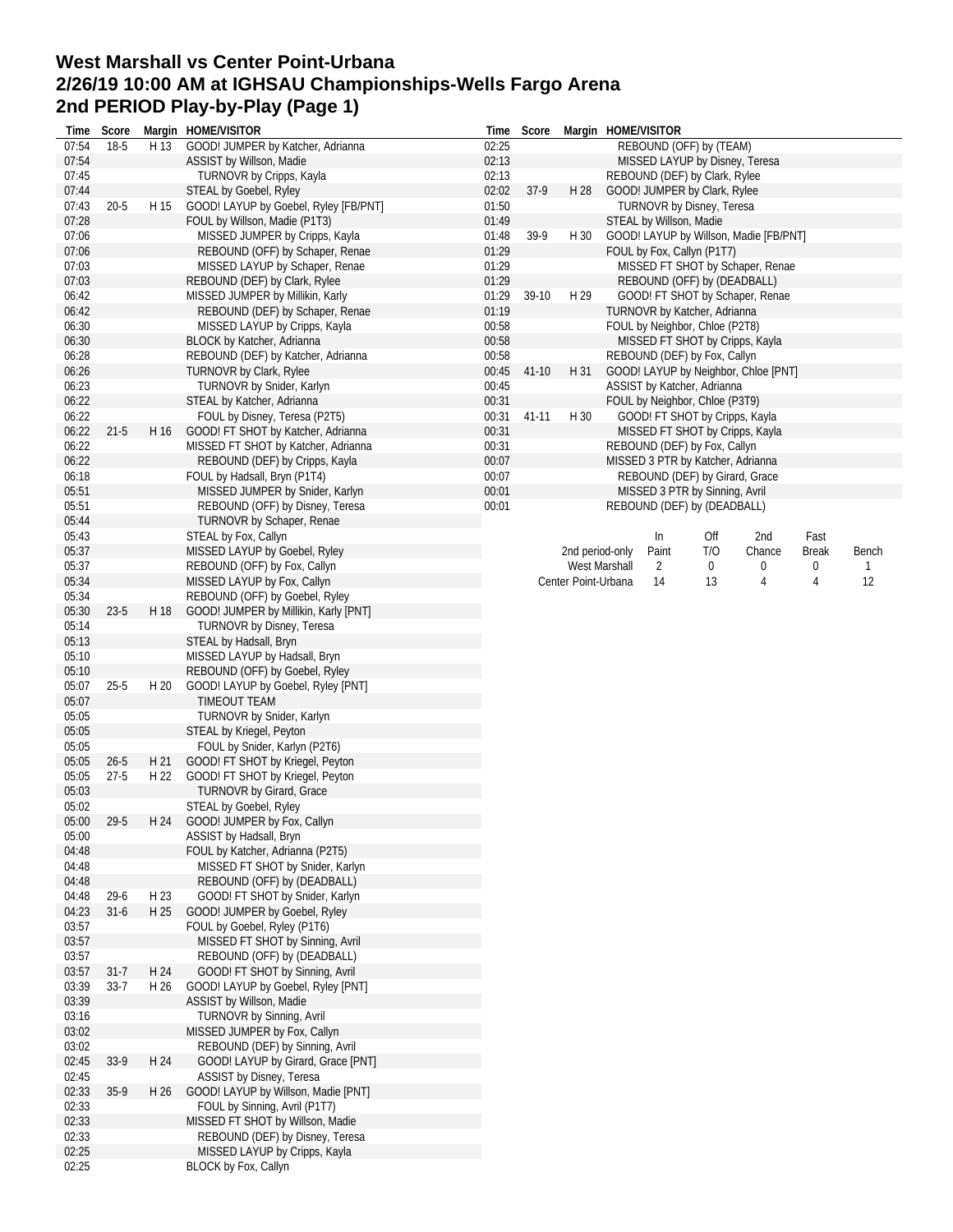## **West Marshall vs Center Point-Urbana 2/26/19 10:00 AM at IGHSAU Championships-Wells Fargo Arena 3rd PERIOD Play-by-Play (Page 1)**

|                | Time Score |      | Margin HOME/VISITOR                                                  |                | Time Score |                     |               | Margin HOME/VISITOR                                          |     |                |                |       |
|----------------|------------|------|----------------------------------------------------------------------|----------------|------------|---------------------|---------------|--------------------------------------------------------------|-----|----------------|----------------|-------|
| 07:50          |            |      | TURNOVR by Cripps, Kayla                                             | 01:08          |            |                     |               | REBOUND (DEF) by Sinning, Avril                              |     |                |                |       |
| 07:21          |            |      | FOUL by Girard, Grace (P1T1)                                         | 00:47          |            |                     |               | MISSED 3 PTR by Snider, Karlyn                               |     |                |                |       |
| 07:21          |            |      | MISSED FT SHOT by Millikin, Karly                                    | 00:47          |            |                     |               | REBOUND (DEF) by Hadsall, Bryn                               |     |                |                |       |
| 07:21          |            |      | REBOUND (OFF) by (DEADBALL)                                          | 00:29          |            |                     |               | FOUL by Snider, Karlyn (P3T5)                                |     |                |                |       |
| 07:21          |            |      | MISSED FT SHOT by Millikin, Karly                                    | 00:24          | 54-26      | H 28                |               | GOOD! JUMPER by Katcher, Adrianna [PNT]                      |     |                |                |       |
| 07:21          |            |      | REBOUND (DEF) by Disney, Teresa                                      | 00:02          |            |                     |               | MISSED LAYUP by Girard, Grace                                |     |                |                |       |
| 07:11<br>06:53 | 41-13      | H 28 | FOUL by Willson, Madie (P2T1)<br>GOOD! LAYUP by Disney, Teresa [PNT] | 00:02<br>00:01 |            |                     |               | BLOCK by Katcher, Adrianna<br>REBOUND (OFF) by Girard, Grace |     |                |                |       |
| 06:42          |            |      | MISSED 3 PTR by Clark, Rylee                                         |                |            |                     |               |                                                              |     |                |                |       |
| 06:42          |            |      | REBOUND (DEF) by Sinning, Avril                                      |                |            |                     |               | In                                                           | Off | 2nd            | Fast           |       |
| 06:26          | $41 - 15$  | H 26 | GOOD! LAYUP by Cripps, Kayla [PNT]                                   |                |            | 3rd period-only     |               | Paint                                                        | T/O | Chance         | <b>Break</b>   | Bench |
| 06:26          |            |      | FOUL by Millikin, Karly (P1T2)                                       |                |            |                     | West Marshall | 10                                                           | 4   | 2              | 4              | 0     |
| 06:26          |            |      | MISSED FT SHOT by Cripps, Kayla                                      |                |            | Center Point-Urbana |               | 6                                                            | 5   | $\overline{4}$ | $\overline{2}$ | 5     |
| 06:26          |            |      | REBOUND (DEF) by Clark, Rylee                                        |                |            |                     |               |                                                              |     |                |                |       |
| 06:00          |            |      | MISSED JUMPER by Fox, Callyn                                         |                |            |                     |               |                                                              |     |                |                |       |
| 06:00          |            |      | REBOUND (DEF) by Girard, Grace                                       |                |            |                     |               |                                                              |     |                |                |       |
| 05:38          |            |      | MISSED LAYUP by Cripps, Kayla                                        |                |            |                     |               |                                                              |     |                |                |       |
| 05:38          |            |      | BLOCK by Fox, Callyn                                                 |                |            |                     |               |                                                              |     |                |                |       |
| 05:38          |            |      | REBOUND (OFF) by (TEAM)                                              |                |            |                     |               |                                                              |     |                |                |       |
| 05:29          |            |      | <b>TURNOVR by Sinning, Avril</b>                                     |                |            |                     |               |                                                              |     |                |                |       |
| 05:09          |            |      | MISSED JUMPER by Fox, Callyn                                         |                |            |                     |               |                                                              |     |                |                |       |
| 05:09          |            |      | REBOUND (OFF) by Clark, Rylee                                        |                |            |                     |               |                                                              |     |                |                |       |
| 05:02          | 44-15      | H 29 | GOOD! 3 PTR by Katcher, Adrianna                                     |                |            |                     |               |                                                              |     |                |                |       |
| 05:02          |            |      | ASSIST by Millikin, Karly                                            |                |            |                     |               |                                                              |     |                |                |       |
| 04:48<br>04:48 |            |      | TURNOVR by Cripps, Kayla<br>STEAL by Willson, Madie                  |                |            |                     |               |                                                              |     |                |                |       |
| 04:48          |            |      | FOUL by Cripps, Kayla (P3T2)                                         |                |            |                     |               |                                                              |     |                |                |       |
| 04:31          |            |      | TURNOVR by Fox, Callyn                                               |                |            |                     |               |                                                              |     |                |                |       |
| 04:31          |            |      | STEAL by Sinning, Avril                                              |                |            |                     |               |                                                              |     |                |                |       |
| 04:31          |            |      | FOUL by Katcher, Adrianna (P3T3)                                     |                |            |                     |               |                                                              |     |                |                |       |
| 04:13          |            |      | MISSED JUMPER by Cripps, Kayla                                       |                |            |                     |               |                                                              |     |                |                |       |
| 04:13          |            |      | BLOCK by Katcher, Adrianna                                           |                |            |                     |               |                                                              |     |                |                |       |
| 04:13          |            |      | REBOUND (OFF) by (TEAM)                                              |                |            |                     |               |                                                              |     |                |                |       |
| 04:12          |            |      | FOUL by Hadsall, Bryn (P2T4)                                         |                |            |                     |               |                                                              |     |                |                |       |
| 04:12          | 44-16      | H 28 | GOOD! FT SHOT by Cripps, Kayla                                       |                |            |                     |               |                                                              |     |                |                |       |
| 04:12          | 44-17      | H 27 | GOOD! FT SHOT by Cripps, Kayla                                       |                |            |                     |               |                                                              |     |                |                |       |
| 03:55          |            |      | TURNOVR by Clark, Rylee                                              |                |            |                     |               |                                                              |     |                |                |       |
| 03:53          |            |      | STEAL by Cripps, Kayla                                               |                |            |                     |               |                                                              |     |                |                |       |
| 03:52          | 44-19      | H 25 | GOOD! LAYUP by Cripps, Kayla [FB/PNT]                                |                |            |                     |               |                                                              |     |                |                |       |
| 03:40          | 46-19      | H 27 | GOOD! LAYUP by Hadsall, Bryn [PNT]                                   |                |            |                     |               |                                                              |     |                |                |       |
| 03:32<br>03:29 |            |      | FOUL by Goebel, Ryley (P2T5)                                         |                |            |                     |               |                                                              |     |                |                |       |
| 03:29          |            |      | FOUL by Hadsall, Bryn (P3T6)<br>TIMEOUT 30sec                        |                |            |                     |               |                                                              |     |                |                |       |
| 03:20          | $46 - 21$  | H 25 | GOOD! JUMPER by Snider, Karlyn                                       |                |            |                     |               |                                                              |     |                |                |       |
| 03:00          |            |      | MISSED JUMPER by Fox, Callyn                                         |                |            |                     |               |                                                              |     |                |                |       |
| 03:00          |            |      | REBOUND (OFF) by Goebel, Ryley                                       |                |            |                     |               |                                                              |     |                |                |       |
| 02:58          |            |      | FOUL by Girard, Grace (P2T3)                                         |                |            |                     |               |                                                              |     |                |                |       |
| 02:58          | $47 - 21$  | H 26 | GOOD! FT SHOT by Goebel, Ryley                                       |                |            |                     |               |                                                              |     |                |                |       |
| 02:58          |            |      | MISSED FT SHOT by Goebel, Ryley                                      |                |            |                     |               |                                                              |     |                |                |       |
| 02:58          |            |      | REBOUND (DEF) by Disney, Teresa                                      |                |            |                     |               |                                                              |     |                |                |       |
| 02:46          | 47-23      | H 24 | GOOD! LAYUP by Snider, Karlyn [PNT]                                  |                |            |                     |               |                                                              |     |                |                |       |
| 02:46          |            |      | FOUL by Clark, Rylee (P1T7)                                          |                |            |                     |               |                                                              |     |                |                |       |
| 02:46          | 47-24      | H 23 | GOOD! FT SHOT by Snider, Karlyn                                      |                |            |                     |               |                                                              |     |                |                |       |
| 02:36          |            |      | MISSED LAYUP by Fox, Callyn                                          |                |            |                     |               |                                                              |     |                |                |       |
| 02:36          |            |      | BLOCK by Disney, Teresa<br>REBOUND (DEF) by Sinning, Avril           |                |            |                     |               |                                                              |     |                |                |       |
| 02:34<br>02:30 | 47-26      | H 21 | GOOD! LAYUP by Snider, Karlyn [FB/PNT]                               |                |            |                     |               |                                                              |     |                |                |       |
| 02:30          |            |      | ASSIST by Sinning, Avril                                             |                |            |                     |               |                                                              |     |                |                |       |
| 02:13          |            |      | FOUL by Disney, Teresa (P3T4)                                        |                |            |                     |               |                                                              |     |                |                |       |
| 02:03          | $50 - 26$  | H 24 | GOOD! 3 PTR by Clark, Rylee                                          |                |            |                     |               |                                                              |     |                |                |       |
| 02:03          |            |      | ASSIST by Kriegel, Peyton                                            |                |            |                     |               |                                                              |     |                |                |       |
| 01:43          |            |      | TURNOVR by Schaper, Renae                                            |                |            |                     |               |                                                              |     |                |                |       |
| 01:42          |            |      | STEAL by Goebel, Ryley                                               |                |            |                     |               |                                                              |     |                |                |       |
| 01:39          | 52-26      | H 26 | GOOD! LAYUP by Goebel, Ryley [FB/PNT]                                |                |            |                     |               |                                                              |     |                |                |       |
| 01:25          |            |      | TURNOVR by Cripps, Kayla                                             |                |            |                     |               |                                                              |     |                |                |       |
| 01:25          |            |      | STEAL by Clark, Rylee                                                |                |            |                     |               |                                                              |     |                |                |       |
| 01:16          |            |      | MISSED 3 PTR by Millikin, Karly                                      |                |            |                     |               |                                                              |     |                |                |       |
| 01:16          |            |      | REBOUND (OFF) by Katcher, Adrianna                                   |                |            |                     |               |                                                              |     |                |                |       |
| 01:08          |            |      | MISSED 3 PTR by Clark, Rylee                                         |                |            |                     |               |                                                              |     |                |                |       |